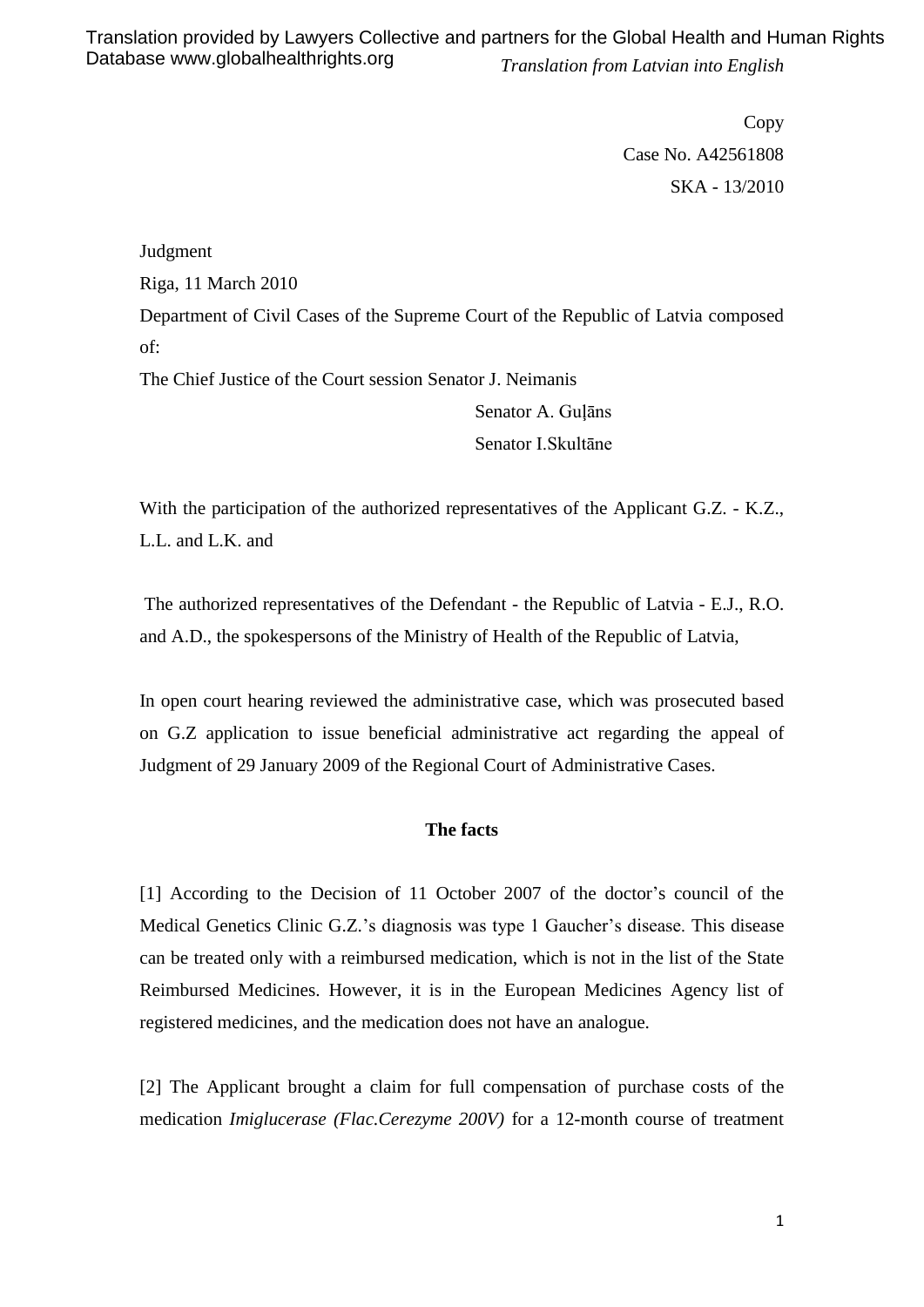(LVL 81 900) against Health Compulsory Insurance State Agency (now Health Payment Centre<sup>1</sup>; hereinafter - HCISA).

[3] On 11 December 2007, HCISA passed a resolution to compensate LVL 10 000 of purchase costs for a 12-month treatment course. Resolution of 4 April 2008 adopted by the Ministry of Health of the Republic of Latvia (hereinafter - the Ministry of Health) rejected the aforementioned claimed amount and the HCISA resolution remained valid.

[4] The Applicant submitted an application to the Regional Court of Administrative Cases. In that application, a claim was made to repeal the aforementioned resolution adopted by the Ministry of Health and that HCISA must be instructed to pass a resolution on 100% compensation of purchase costs of Cerezyme for a 12-month course of treatment starting from 17 December 2007 till 16 December 2008.

[5] Judgment of 3 October 2008 of the District Court of Administrative Cases approved the Applicant's claim. The judgment of 29 January 2009 of the Regional Court rejected the Applicant's claim. That judgment states that both the court and the institution must apply the legal order established in Clause  $100$  and  $100<sup>1</sup>$  of the Regulations No. 899 of 31 October 2006 of the Cabinet of Ministers on the procedures for compensating purchase costs of the medication and medical equipment for out-patient treatment (hereinafter- the Regulations No. 899). The Applicant's situation is a typical case, which is under the above mentioned Regulations. According to the norm, there is no reason to deviate from those Regulations and to issue a different administrative act.

[6] The Applicant appealed the judgment of Regional Court of Administrative Cases of 29 January 2009 claiming to nullify it. The appeal states that the court has unreasonably applied Clause 100 of the Regulations No. 899. Although, the application of those Regulations should be limited taking into account the principles of proportionality and justice. The court applied Clause  $100<sup>1</sup>$  of the aforementioned

**.** 

<sup>1</sup> [*Translator's remark.*]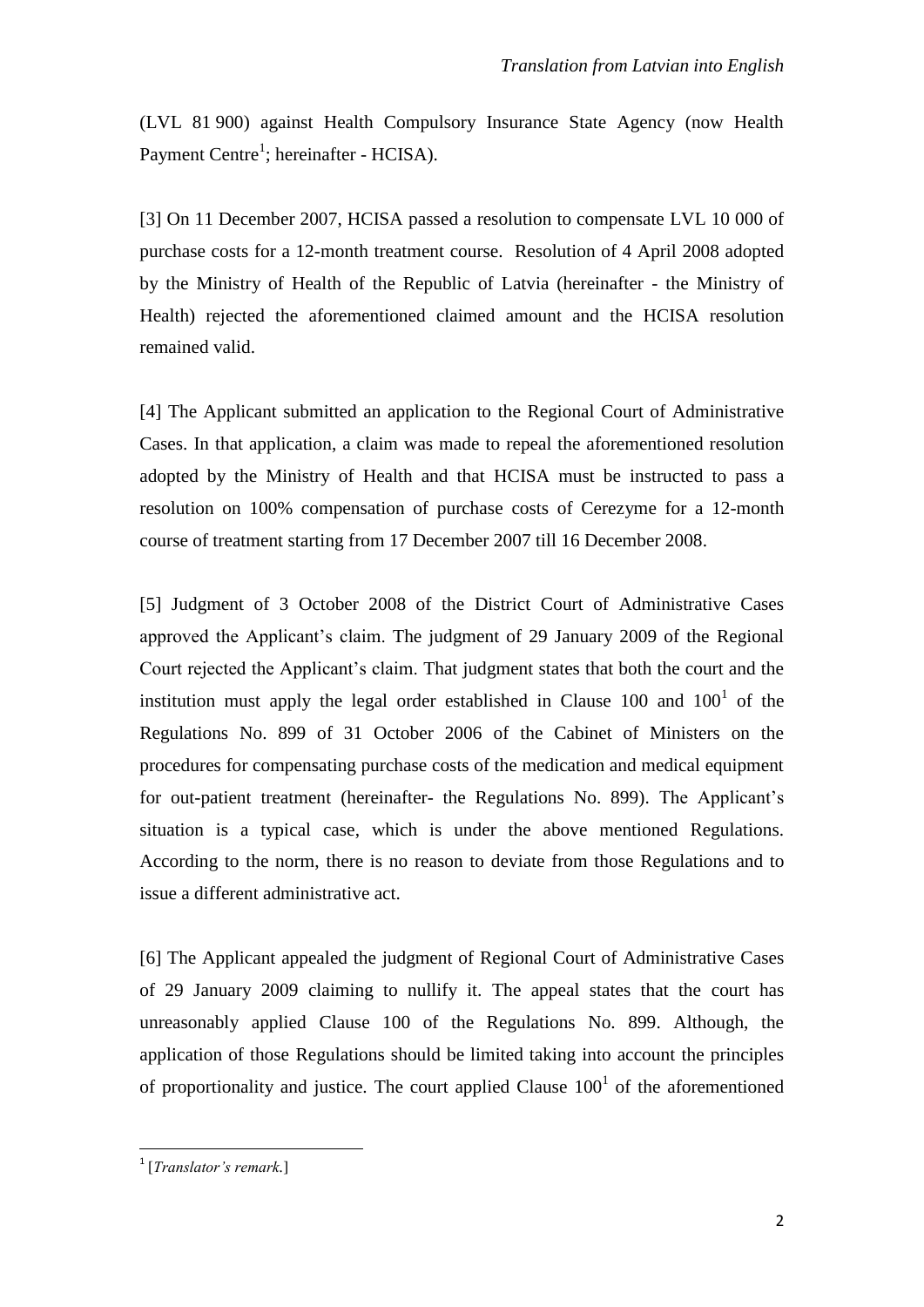Regulations not considering that the above mentioned norm discriminates the Applicant by his/her socioeconomic status status.

[7] On 21 May 2009 the Senate passed a resolution to terminate legal proceedings in this case, and an application was submitted to the Constitutional Court of the Republic of Latvia (hereinafter – the Constitutional Court) on the conformity with Article 93 and 110 of the Constitution of the Republic of Latvia of words of Clause 92 second sentence "within the granted limits of medication purchase", words of Clause 94 "with the exception of mentioned case in the Regulation Paragraph 1001", words of Clause 100 "not more than amount of LVL 10 000 for one patient in 12 months " and words of Clause  $100<sup>1</sup>$  second sentence of the Regulations No. 899 of 31 October 2006 of the Cabinet of Ministers on the procedures for compensating purchase costs of the medication and medical equipment for out-patient treatment. The Constitutional Court hold that the amount of the compensation LVL 10 000 for 12 month course of treatment is established considering the State budget options.

[8] In the court hearings the representatives of the Applicant supported the appeal based on the grounds mentioned in it. The representatives of the Defendant did not acknowledge the claim.

## **Motivation part**

[9] According to Paragraph 4 of Section 349 of the Administrative Procedure Law a court, while reviewing a matter, may rule that a judgment of a lower instance court is based on correct and reasonable grounds, and the court may refer to that in the motivation part by mentioning that it agrees with those grounds. In this case there is no need for more detailed argumentation. According to the aforementioned Regulations and by verifying legitimacy of that judgment, the Senate acknowledged that grounds of the ruling of the Regional Court of Administrative Cases are correct and reasonable. The Senate, therefore, agrees with the arguments of the Regional Court of Administrative Cases.

[10] The Senate rejected the argument stated in the appeal that in this particular case the court could deviate from the limit established in the Regulations No. 899 because